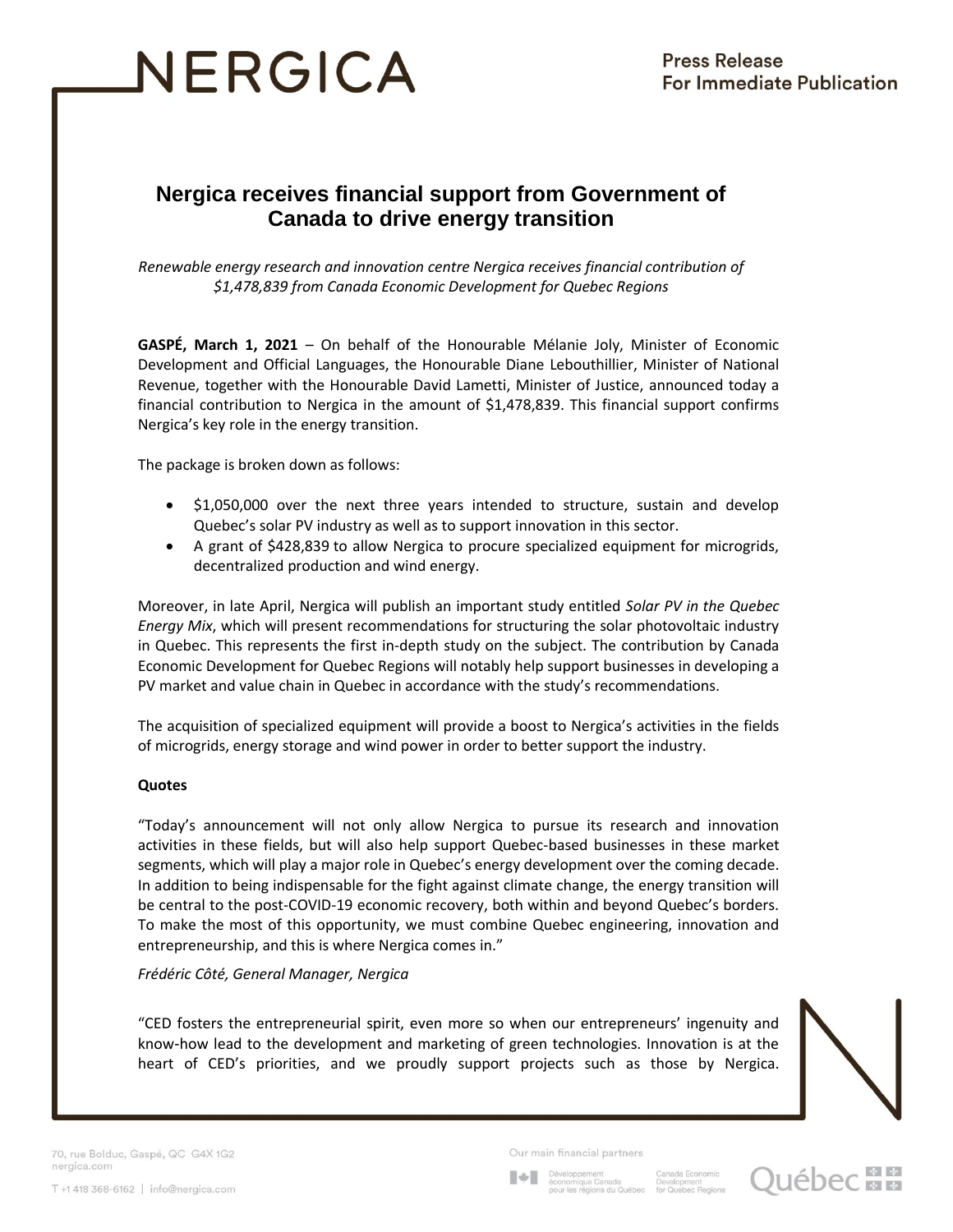By leveraging these innovative projects, we are also investing in the well-being of future generations."

### *The Honourable Diane Lebouthillier, Member of Parliament for Gaspésie–Les Îles-de-la-Madeleine and Minister of National Revenue*

"The climate crisis remains one of the greatest challenges of our time. It is therefore essential to encourage organizations such as Nergica to help businesses develop more environmentally friendly processes and products, while also enhancing their competitive advantages and perspectives for the future. In addition to driving our industries' competitiveness and economic growth, reducing our ecological footprint is helping to build healthier communities."

## *The Honourable David Lametti, Member of Parliament for LaSalle–Émard–Verdun and Minister of Justice and Attorney General of Canada*

"The Government of Canada has made concrete commitments to demonstrate that a strong economy and a healthy environment go hand in hand. Among other actions, we are making strategic investments in clean technologies. By helping SMEs in the Gaspésie region and across Quebec to become more innovative and competitive and by boosting innovation to develop greener technologies and products, we are also preparing Canadians for the jobs of today and tomorrow."

*The Honourable Mélanie Joly, Member of Parliament for Ahuntsic-Cartierville, Minister of Economic Development and Official Languages and Minister responsible for CED*

#### **Quick facts**

- Nergica is one of the most important applied renewable energy research centres in Canada. The organization is recognized as a Canadian Technology Access Centre (TAC) as well as a College Centre for Technology Transfer (CCTT) affiliated with the Cégep de la Gaspésie et des Îles.
- The financial contribution was awarded to Nergica as part of the Regional Economic [Growth through Innovation](https://dec.canada.ca/eng/programs/regi/index.html) program, which seeks to foster economic growth of businesses and regions through innovation.

**Links**

#### [nergica.com/](https://nergica.com/en/pv-solar-power/)

**- 30 -**

#### **About Nergica**

Nergica is a Canadian centre of applied research that stimulates innovation in the renewable energy industry through research, technical assistance, technology transfer and technical support for businesses and communities. Its mission: to create new opportunities for renewable energy.